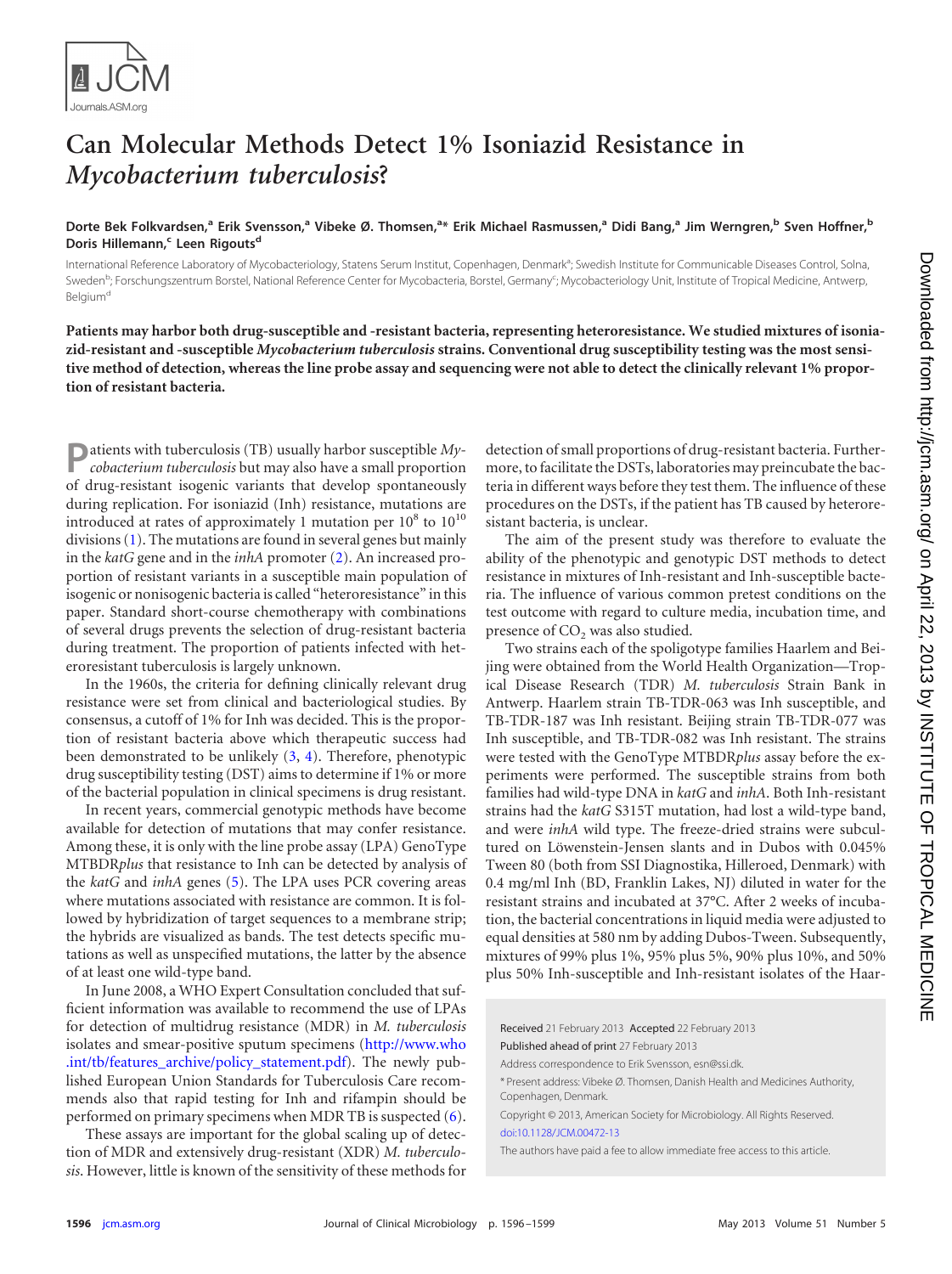

<span id="page-1-0"></span>**FIG 1** Study design for the Inh-resistant and -susceptible strains of *M. tuberculosis*—the same designs were applied for the Haarlem and the Beijing strains.

lem and Beijing strains, respectively, were prepared by combining suspensions of susceptible and resistant bacteria belonging to the same family as shown in [Fig. 1.](#page-1-0) Phenotypic DSTs and molecular analyses were performed using either the mixtures and strains (henceforward denoted "suspensions") immediately or after different interventions. Each of the suspensions was inoculated into Dubos (500  $\mu$ l), MGIT (500  $\mu$ l), two Lowenstein-Jensen (LJ) medium slants (150  $\mu$ l), and Middlebrook 7H10 (BD) (150  $\mu$ l) and incubated at 37°C. The MGIT tubes were incubated for 7, 14, and 21 days. One of the LJ slants was incubated at 37°C in a 5%  $CO<sub>2</sub>$ atmosphere and the other at 37°C in a normal atmosphere; both were incubated for 14 days.

One or two colonies grown on solid medium were subjected to a vortex procedure with glass beads in 4 ml MGIT for 2 to 3 min, and the suspension was allowed to sediment for 20 min. The supernatant was transferred to new sterile tubes and handled as bacteria grown in liquid media, as described previously [\(5\)](#page-3-4).

The GenoType MTBDR*plus* (Hain Lifescience, Nehren, Germany) analysis was carried out according to the manufacturer's instructions [\(5\)](#page-3-4).

The *katG* sequencing was carried out with 5 µl lysate in PCR amplification with a total volume of 50  $\mu$ l (PCR buffer, 2 mM MgCl<sub>2</sub>, 0.2  $\mu$ M deoxynucleoside triphosphate [dNTP], 0.2  $\mu$ M primers katG-F and katG-R [\[7\]](#page-3-6) [DNA Technology A/S, Risskov, Denmark], 2.5 U GoTaq Flexi [Promega, Madison, WI], and water to reach a volume of 45  $\mu$ l). Thermocycling was done with initial denaturation at 95°C for 7 min, followed by 40 cycles of 94°C for 30 s, 59°C for 60 s, 72°C for 60 s, and final extension at 72°C for 10 min and cooling to 4°C on a GS1 thermal cycler (G-Storm, Somerset, United Kingdom). Sequencing was carried out with a BigDye Terminator v1.1 cycle sequencing kit (Applied Biosystems, Foster City, CA) using amplification primers and analyzed on an ABI 3730 Genetic Analyzer (Applied Biosystems) and evaluated with Sequencing Analysis 5.3.1 (Applied Biosystems) and Sequencer 5.0 (Gene Codes, Ann Arbor, MI).

For the phenotypic DST, the Bactec MGIT960 (BD) with a 1/100-diluted control and 0.1  $\mu$ g Inh/ml was used [\(8\)](#page-3-7). All analyses were interpreted as unknown samples in the same way as in routine situations.

Compared to the molecular methods, the ability to detect het-

eroresistance was better with conventional DST. It was possible to detect the expected 1% proportion of the resistant bacteria with MGIT DST irrespective of the strain. The various pretest incubations did not negatively affect the ability to detect drug resistance. Growth on different culture media occasionally increased detection on 7H10, Dubos, and MGIT with both molecular methods. Different times of incubation gave different detection results, as growth for 21 days occasionally increased the detection limits for both molecular methods. Growth with or without CO<sub>2</sub> did not change the results obtained with any of the methods [\(Table 1\)](#page-1-1).

The experiment has not been repeated, due to the complexity of this study and the high number of tests done, and we encourage other centers to verify our findings.

This study showed that the ability to detect heteroresistance to Inh with LPA and sequencing of the *katG* gene is significantly lower than with conventional DST  $(P < 0.001,$  Fisher's exact test). Furthermore, common subcultivation techniques do not substantially influence the detection of resistance. To our knowledge, this is the first study to test the performance of the molecular methods GenoType MTBDR*plus* and automatic cycle sequencing for drug susceptibility testing when mixtures of resistant and susceptible bacteria are present. For both the Beijing and the Haarlem strains investigated, we found that we were unable to detect 1% resistant

<span id="page-1-1"></span>**TABLE 1** Isoniazid resistance detected with drug susceptibility testing using Bactec MGIT, MTBDR*plus*, and sequencing with suspensions, each containing various proportions of resistant and susceptible Haarlem or Beijing *M. tuberculosis* strains*<sup>a</sup>*

| Suspension result | No. of suspensions with indicated detection<br>result |                  |                |
|-------------------|-------------------------------------------------------|------------------|----------------|
|                   | MGIT                                                  | LPA              | Seq            |
| 100% R            | 16                                                    | 16               | 16             |
| $50\% R + 50\% S$ | 16                                                    | 16               | 16             |
| $10\% R + 90\% S$ | 16                                                    | 16               | 4              |
| 5% R + 95% S      | 16                                                    | 16               | $\overline{2}$ |
| $1\% R + 99\% S$  | 16                                                    | 3                | $\theta$       |
| 100% S            | 0                                                     | $\left( \right)$ |                |

*<sup>a</sup>* The suspensions were analyzed before and after subculture under different conditions. LPA, MTBDR*plus*; Seq, sequencing; R, resistant; S, susceptible.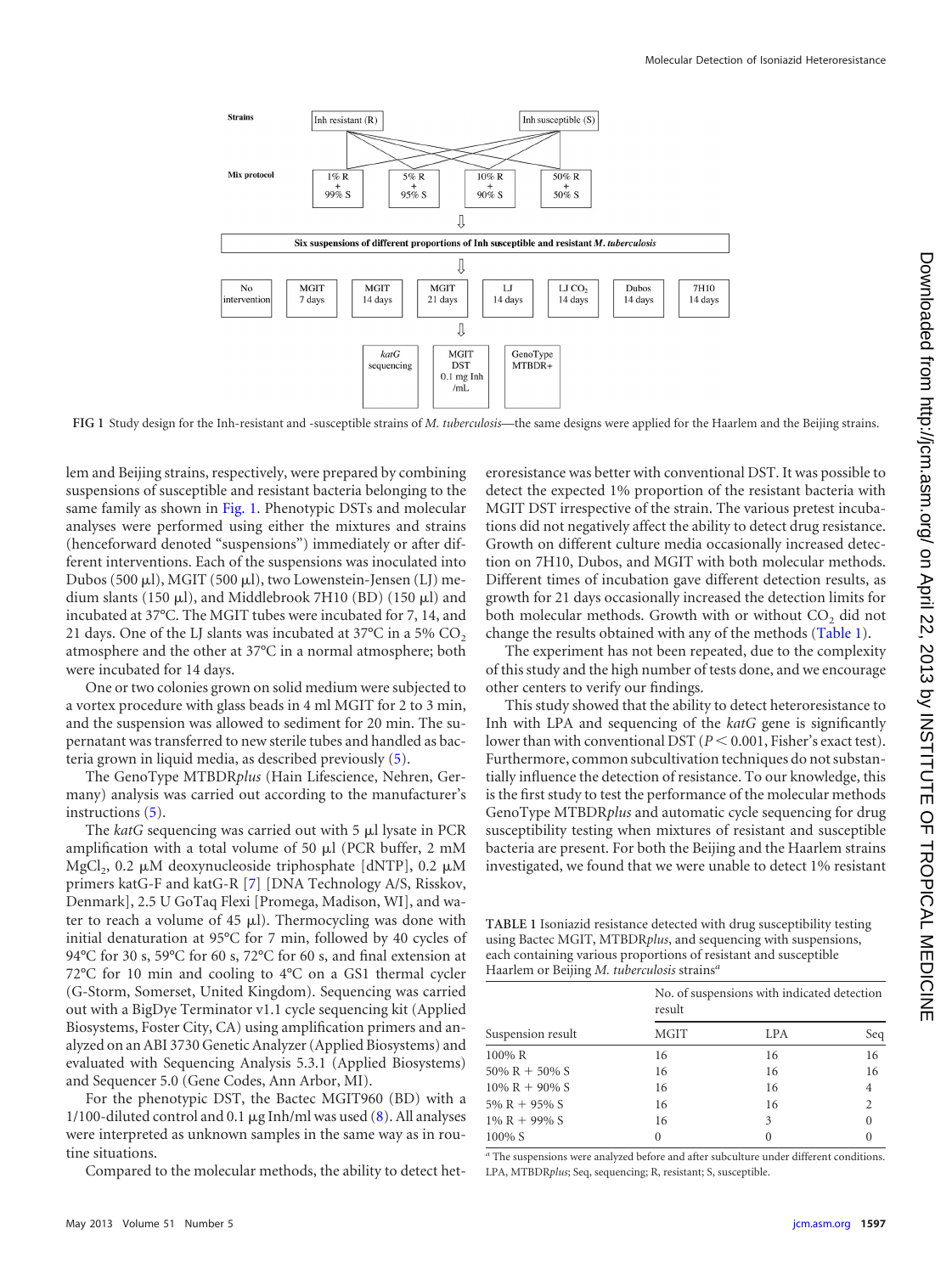

<span id="page-2-0"></span>**FIG 2** Examples of GenoType MTBDR*plus* with suspensions containing various proportions of Inh-susceptible (S) and Inh-resistant (R) Haarlem or Beijing bacteria. (A) Data represent 100% resistance (R) for  $\Delta$ WT (wild type; band 17 is missing) and MUT1 (band 18) strains. (B) Data represent 100% sensitivity (S) for all WT (bands 16 and 17) strains. (C) 50% R for WT (bands 16 and 17) and MUT1 (band 18) strains, i.e., heteroresistance.

bacteria, which is the cutoff proportion for conventional drug susceptibility testing in liquid media for Inh, with either MTBDR*plus* or sequencing of *katG* [\(3,](#page-3-2) [4\)](#page-3-3). However, with the LPA it was generally possible to detect 5% resistant bacteria with the S315T mutation. Due to the construction of the kit, the LPA is unable to detect the unspecified mutations in the heteroresistant suspensions. In patients with Inh-heteroresistant TB, only strains with the specific mutations represented in the MTBDR*plus* kit may be detected. The other mutations, normally detected by the absence of wild-type bands, will probably not be found in samples with heteroresistance [\(Fig. 2\)](#page-2-0).

As molecular tests have been recommended by the WHO for use at the global level [\(http://www.who.int/tb/features\\_archive](http://www.who.int/tb/features_archive/policy_statement.pdf) [/policy\\_statement.pdf\)](http://www.who.int/tb/features_archive/policy_statement.pdf), it is important to consider the implications of a decreased ability to detect resistant bacteria in a heteroresistant patient sample. When testing patient specimens, either directly on a smear-positive specimen or after culturing, the detection of wild-type DNA in *katG* and *inhA* genes should be interpreted with care, as low proportions of Inh resistance in a mixture may be present, even though wild-type DNA is detected, as we showed in this study [\(Table 1\)](#page-1-1), or Inh resistance can be caused by mutations in other genes [\(9\)](#page-3-8). Therefore, if only molecular tests are done, either phenotypic DST and/or repeated molecular testing after some time is indicated in cases of lack of response to treatment. Furthermore, as the LPA or sequencing may be used during the course of treatment to test for development of resistance, it is important to keep in mind that resistance-related mutations might not be detected unless more than 1% of the bacteria are resistant to Inh.

Automatic cycle sequencing of the *katG* gene showed that a proportion of more than 10% resistant bacteria was required for detection of resistance by sequencing, making this method less sensitive. However, when minute peaks are also considered mutations instead of noise, the analytic sensitivity increases [\(Fig. 3\)](#page-2-1). Pyrosequencing might detect lower levels of resistance than Sanger sequencing; it has previously been shown to be able to detect mixtures of wild-type and resistant strains of virus with a ratio of 20/80 [\(10\)](#page-3-9) but, to our knowledge, has not been tested on heteroresistant mycobacteria.

Laboratories may use different culture media or culture conditions to ensure enough bacterial growth before DST. We tested the ability to detect resistance after culturing the different strains and mixtures on several media for different time periods and with or without incubation in  $CO<sub>2</sub>$ . There were only small differences for some of the parameters, findings that may have been due to slight variations in inocula. From the data generated, it seems that, in general, laboratory practices do not influence the ability to detect resistance. Our findings are limited to Inh susceptibility testing and to only one mutation in *katG.* Other drugs, genes, and mutations might give different results.

In conclusion, the molecular tests in the study are useful for finding resistant TB in patient samples, but it appears that they are less efficient than conventional culture-based DST in finding resistance in samples with heteroresistant bacteria. Using the molecular methods, we could not detect 1% Inh-resistant bacteria in a mixture of susceptible and resistant *M. tuberculosis*, a result which we could obtain by using phenotypic DST with MGIT. With the LPA, however, it was possible to detect *M. tuberculosis* Inh resistance when 5% or more of the bacterial population was resistant. Automated cycle sequencing seems to be less sensitive than the LPA in detecting heteroresistance. Different laboratory practices to culture isolates prior to DST did not have an impact on detection of resistance with any method.



<span id="page-2-1"></span>**FIG 3** Examples of *katG* sequencing chromatograms of suspensions containing various proportions of Inh-susceptible (S) and Inh-resistant (R) Haarlem bacteria, showing that heteroresistance was difficult to detect. (A) 10% R, no mutation. (B) 50% R, heteroresistance. (C) 100% R (the S315T resistance mutation only).